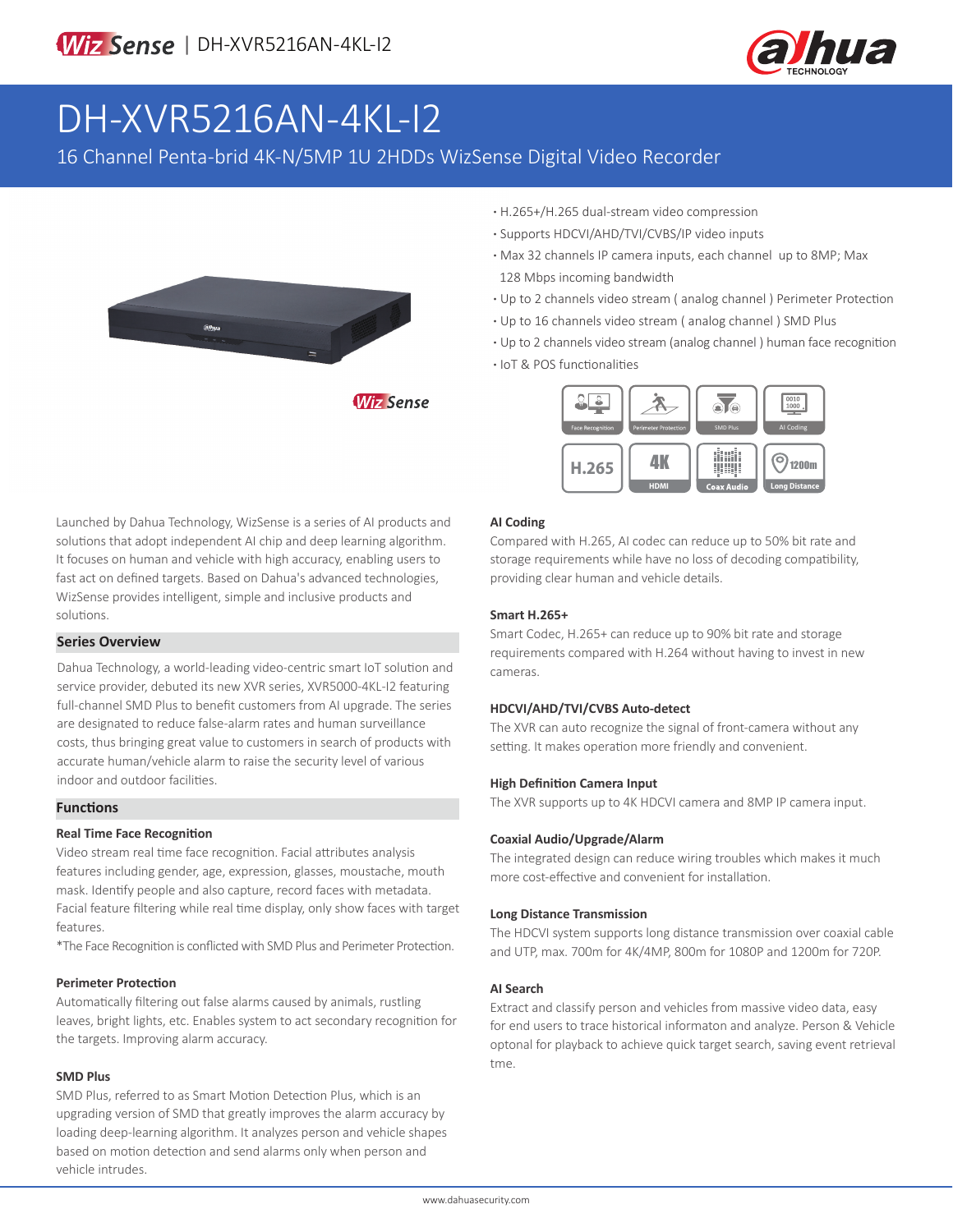## Wiz Sense | DH-XVR5216AN-4KL-I2

#### **Technical Specification** System Main Processor Embedded Processor Operating System Embedded LINUX Perimeter Protection Performance 2 channels, 10 IVS for each channel Object classification Human/Vehicle secondary recognition for tripwire and intrusion AI Search Search by target classification (Human, Vehicle) Face Recognition Performance Max 12 face pictures/sec processing 2 channels video stream face recognition, only support analog camera Stranger Mode Detect strangers' faces (not in device's face database). Similarity threshold can be set manually. AI Search Up to 8 target face images search at same time, similarity threshold can be set for each target face image. Database Management Up to 10 face databases with 20,000 face images in total. Name, gender, birthday, address, certificate type, cerificate No., countries&regions and state can be added to each face picture. Database Application Each database can be applied to video channels independently . Trigger Events<br>Alarm Out, BTZ Astivation ate Alarm Out, PTZ Activation, etc. SMD Plus Performance 16 channels AI Search Search by target classification (Human, Vehicle) Video and Audio Analog Camera Input 16 channels, BNC HDCVI Camera Input 4K, 6MP, 5MP, 4MP, 1080P@25/30fps, 720P@50/60fps, 720P@25/30fps AHD Camera Input 4K, 5MP, 4MP, 3MP, 1080P@25/30, 720P@25/30fps TVI Camera Input 4K, 5MP, 4MP, 3MP, 1080P@25/30, 720P@25/30fps CVBS Camera Input PAL/NTSC IP Camera Input 16+16 channels, each channel up to 8MP Audio In/Out 1/1, RCA Two-way Talk Reuse audio in/out, RCA Recording Compression AI Coding/H.265+/H.265/H.264+/H.264 Resolution 4K, 6MP, 5MP, 4K-N, 4MP, 3MP, 4M-N, 1080P, 720P, 960H, D1, CIF Record Rate Main stream: All channel 4K(1fps–7fps); 6MP(1fps– 10fps); 5MP(1fps–12fps); 4K-N, 4MP/3MP(1fps–15fps); 4M-N/1080P/720P/960H/D1/CIF (1fps–25/30fps); Sub steram:960H(1fps–15fps); D1/CIF(1fps–25/30fps) Bit Rate 32 Kbps–6144 Kbps Per Channel Record Mode Manual, Schedule (General, Continuous), MD (Video detection: Motion Detection, Video Loss, Tampering), Alarm, Stop

í

| Record Interval                    | 1-60 min (default: 60 min), Pre-record: 1 s-30 s, Post-<br>record: 10 s-300 s                                                                                                                          |  |  |  |
|------------------------------------|--------------------------------------------------------------------------------------------------------------------------------------------------------------------------------------------------------|--|--|--|
| Audio Compression                  | G.711A, G.711U, PCM                                                                                                                                                                                    |  |  |  |
| Audio Sample Rate                  | 8 KHz, 16 bit Per Channel                                                                                                                                                                              |  |  |  |
| Audio Bit Rate                     | 64 Kbps Per Channel                                                                                                                                                                                    |  |  |  |
| Display                            |                                                                                                                                                                                                        |  |  |  |
| Interface                          | 1 HDMI, 1 VGA                                                                                                                                                                                          |  |  |  |
| Resolution                         | HDMI: 3840 × 2160, 1920 × 1080, 1280 × 1024, 1280 ×<br>720<br>VGA: 1920 × 1080, 1280 × 1024, 1280 × 720                                                                                                |  |  |  |
| Multi-screen Display               | When IP extension mode not enabled: 1/4/8/9/16<br>When IP extension mode enabled: 1/4/8/9/16/25/36                                                                                                     |  |  |  |
| <b>OSD</b>                         | Camera title, Time, Video loss, Camera lock, Motion<br>detection, Recording                                                                                                                            |  |  |  |
| Network                            |                                                                                                                                                                                                        |  |  |  |
| Interface                          | 1 RJ-45 Port (1000 MB)                                                                                                                                                                                 |  |  |  |
| Network Function                   | HTTP, HTTPS, TCP/IP, IPv4/IPv6, Wi-Fi, 3G/4G, SNMP,<br>UPnP, RTSP, UDP, SMTP, NTP, DHCP, DNS, IP Filter,<br>PPPoE,DDNS, FTP, Alarm Server, P2P,IP Search (Supports<br>Dahua IP camera, DVR, NVS, etc.) |  |  |  |
| Max. User Access                   | 128 users                                                                                                                                                                                              |  |  |  |
| Smart Phone                        | iPhone, iPad, Android                                                                                                                                                                                  |  |  |  |
| Interoperability                   | ONVIF 16.12, CGI Conformant                                                                                                                                                                            |  |  |  |
| Video Detection and Alarm          |                                                                                                                                                                                                        |  |  |  |
| <b>Trigger Events</b>              | Recording, PTZ, Tour, Video Push, Email, FTP, Snapshot,<br><b>Buzzer and Screen Tips</b>                                                                                                               |  |  |  |
| Video Detection                    | Motion Detection, MD Zones: 396 (22 × 18), Video Loss,<br>Tampering and Diagnosis                                                                                                                      |  |  |  |
| Alarm input                        | N/A                                                                                                                                                                                                    |  |  |  |
| Relay Output                       | N/A                                                                                                                                                                                                    |  |  |  |
| Playback and Backup                |                                                                                                                                                                                                        |  |  |  |
| Playback                           | 1/4/9/16                                                                                                                                                                                               |  |  |  |
| Search Mode                        | Time /Date, Alarm, MD and Exact Search (accurate to<br>second)                                                                                                                                         |  |  |  |
| Playback Function                  | Play, Pause, Stop, Rewind, Fast play, Slow Play, Next<br>File, Previous File, Next Camera, Previous Camera, Full<br>Screen, Repeat, Shuffle, Backup Selection, Digital Zoom                            |  |  |  |
| Backup Mode                        | <b>USB Device/Network</b>                                                                                                                                                                              |  |  |  |
| Storage                            |                                                                                                                                                                                                        |  |  |  |
| Internal HDD                       | 2 SATA Ports, up to 10TB capacity for each disk                                                                                                                                                        |  |  |  |
| eSATA                              | N/A                                                                                                                                                                                                    |  |  |  |
| Auxiliary Interface                |                                                                                                                                                                                                        |  |  |  |
| <b>USB</b>                         | 2 USB Ports (1 USB 2.0, 1 USB 3.0)                                                                                                                                                                     |  |  |  |
| <b>RS485</b>                       | 1 Port, for PTZ Control                                                                                                                                                                                |  |  |  |
| RS232                              | N/A                                                                                                                                                                                                    |  |  |  |
| Electrical                         |                                                                                                                                                                                                        |  |  |  |
| Power Supply                       | DC 12V/5A                                                                                                                                                                                              |  |  |  |
| Power Consumption<br>(Without HDD) | $<$ 15 $W$                                                                                                                                                                                             |  |  |  |